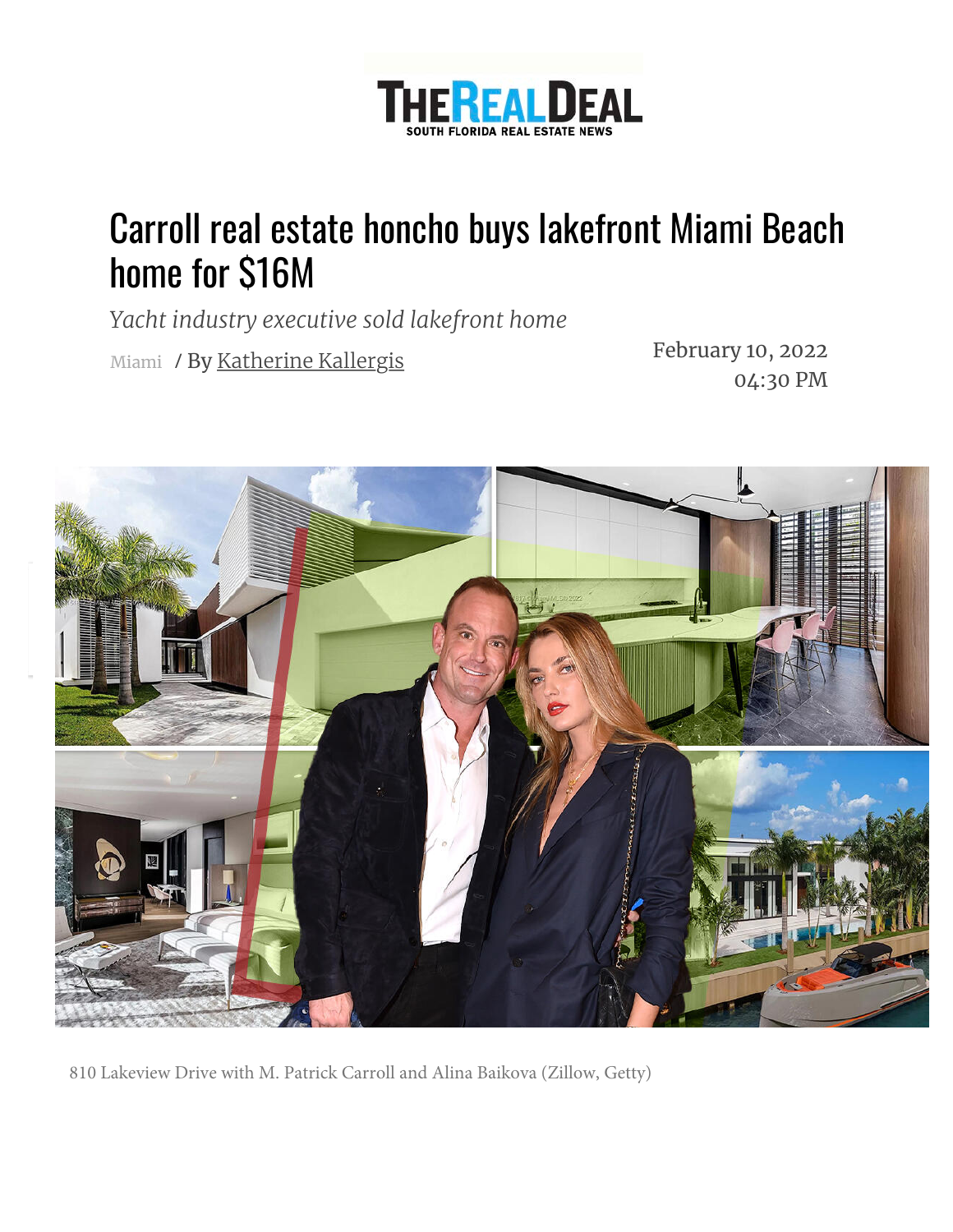M. Patrick Carroll, who leads the real estate firm Carroll Organization, closed on his Miami Beach estate for \$16.4 million.

Property records show SFS Capital LLC, led by Fabrizio Scerch, sold the 7,951-square-foot lakefront home at 810 Lakeview Drive to Carroll. The house, fronting Surprise Lake near the Ritz-Carlton Residences, Miami Beach, has seven bedrooms and sixand-a-half bathrooms.

Scerch is co-founder NauticALL, a yacht services company based in Fort Lauderdale.

Carroll and his partner, model Alina Baikova, both posted about the purchase on their social media accounts. The house was completed last year and designed by Italian designer and architect Achille Salvagni, who designs furniture, residences and yacht interiors.

Oren Alexander of Douglas Elliman's The Alexander Team represented the buyer and seller. The home was most recently asking \$17.9 million.